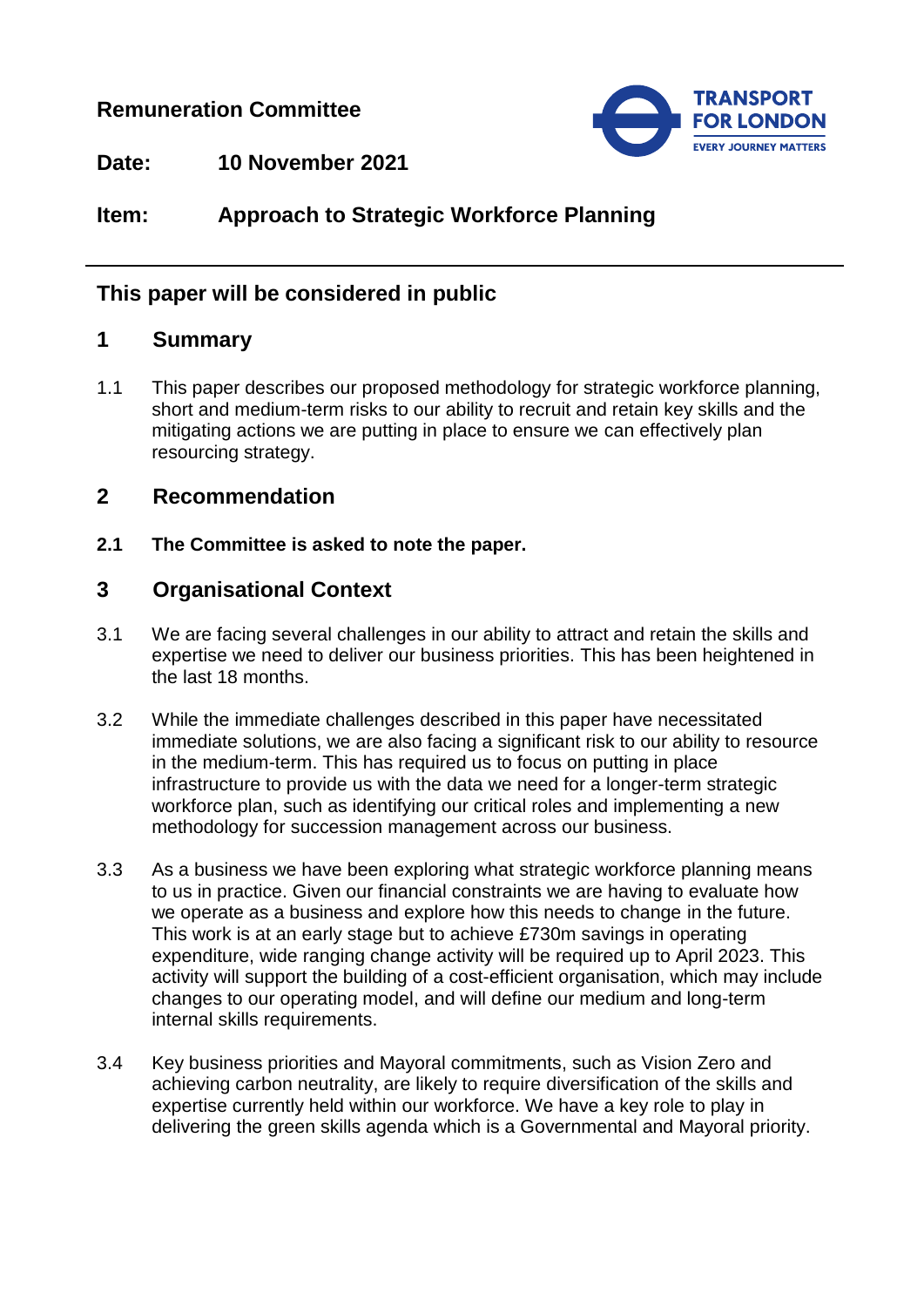- 3.5 We are a multi-generational employer however we have a disproportionately mature workforce. Given our employee profile many of our employees will reach 60 years old during the next 15 years. One in five employees might potentially retire during the next decade. There is a need to ensure we plan effectively to replace or mitigate the potential loss of key skills and institutional knowledge over this period.
- 3.6 The Committee has previously highlighted the use of non-permanent labour (agency and consultancy resource) in critical skill areas such as Information Technology. This is becoming more acute against the backdrop of increased hybrid and home working as more organisations are seeking to utilise technology to support a post pandemic working environment in addition to the drive for greater digitalisation. We continue to be committed to better management of the use of non-permanent labour throughout the organisation. In the medium-term, increased focus on learning, skills, career development, workforce and succession planning will be the most effective interventions to reduce reliance on non-permanent labour for critical skill sets.
- 3.7 A further critical consideration for us in the context of attracting and retaining people is ensuring future talent pipelines are diverse at all levels across the business. This is key to making our organisation more representative of the city we serve and also our ability to close gender and ethnicity pay gaps over time.
- 3.8 The market for skills is becoming increasingly competitive in the rail and construction industries, particularly for critical skill sets such as engineering and capital programmes. It is anticipated that major infrastructure projects such as HS2 and the Great British Railway will increase activity as the economy recovers, which will intensify direct competition for these skills. We are already experiencing heightened competition across our Capital Delivery, Project Management Office, Engineering and Track Renewals functions, resulting in a number of vacancy and recruitment issues in those areas. The buoyant construction market and other big construction projects and their ability to pay higher salaries for similar work is presenting both attraction and retention risks. We are also experiencing significant difficulties in the area of Professional Services in attracting to core delivery areas where skillsets may not be as niche, but we are unable to keep pace on salaries with other public and private sector employers.
- 3.9 As a customer facing business, we are reliant on our people to deliver our services and keep London moving. However, we recognise that developments in technology, changing expectations of employees and customers mean how we utilise our people to deliver services will need to change over the next decade.
- 3.10 As we recover from the coronavirus pandemic, we can expect many of the changes to 'when', 'where' and 'how' work is delivered to embed into a new normal. Technological change, shifting social norms and attitudes towards working practices, and the impact of Carbon Net Zero policies are likely to mean we can expect the nature of work and the workforce to look very different by the end of the decade. For example, the transition to a green economy will necessitate new and diverse skills, particularly in project delivery, with clear understanding of resource efficiency and modelling and interpreting environmental change.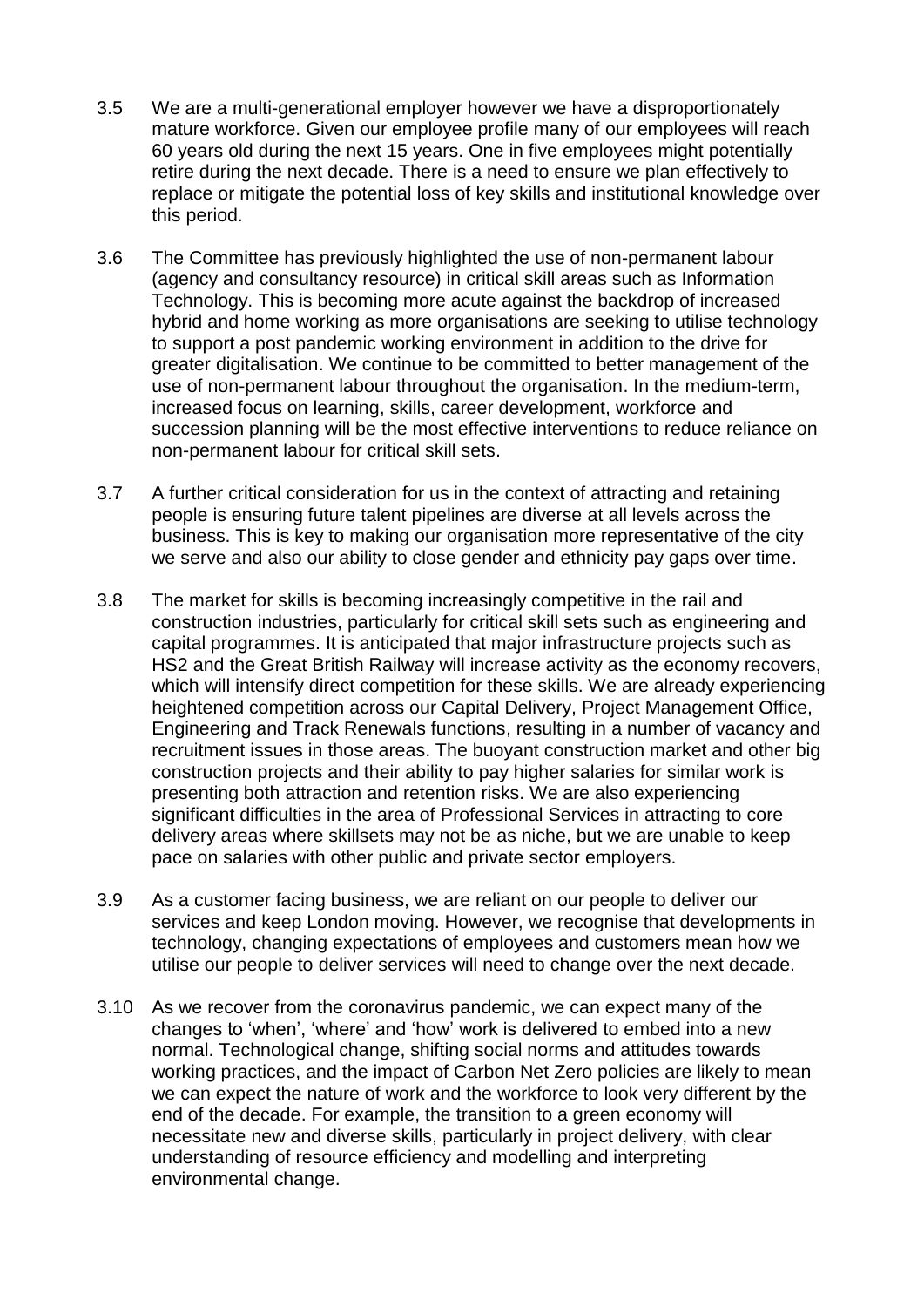3.11 The next decade will see artificial intelligence and automation have a significant impact on how and where work is performed. Technology has the potential to eliminate routine jobs and tasks, but also to create new jobs and improve the quality of existing jobs. Digitalisation of the workplace will influence the size and skill base of our workforce in the future as technology will change how tasks and services are delivered and consequently, the skills profile of employees needed to perform these.

## **4 Our approach to Strategic Workforce Planning**

- 4.1 The workforce risks described above will be mitigated by a combination of interventions that will enable us to identify, plan and resource the skills the organisation will need now and in the future.
- 4.2 In TfL, strategic workforce planning is defined as longer-term workforce planning, usually over a period of three to five years. It is a strategic tool for managing transition in what and how work is delivered. It is a distinct and different activity from operational workforce planning which works across a shorter horizon, typically three to 12 months. The focus of operational planning is on identifying numbers of people required to satisfy immediate needs and deliverables and is more applicable to managing business as usual.
- 4.3 Strategic workforce planning will help us to map out our requirements by aligning our resourcing strategy with our business strategy. We will analyse, through engagement with our senior leaders, what will be required from the workforce perspective to deliver objectives and identify the critical gaps we will need to fill to meet longer-term aspirations such as decarbonisation, extending our network or increased automation. It enables us to choose where to invest in our people and identify actions required to acquire, retain, develop, and deploy our workforce.
- 4.4 The steps below describe our methodology for applying strategic workforce planning in our business.
	- (a) **Understanding Organisational Context** Analysis of the internal and external factors impacting our organisation and the key risks to delivery. Some of these are highlighted earlier in this paper, but a more detailed exercise, involving our senior leaders utilising PESTLE (Political, Economic, Sociological, Technological, Legal and Environmental) analysis will be undertaken to provide that insight.
	- (b) **What skills and capabilities are needed to deliver our business strategy?** – Strategic workforce planning will be developed concurrently with the emergence of a refreshed business strategy and an understanding of our future priorities (e.g. the de-carbonisation agenda, digitalisation, and automation). We will map how our business priorities translate to delivery and what skill and capabilities the organisation will need.
	- (c) **What internal capability do we have?** Analysis of our current workforce capability, using workforce segmentation to identify the knowledge, skills, and abilities we currently hold for current and future priorities. We will also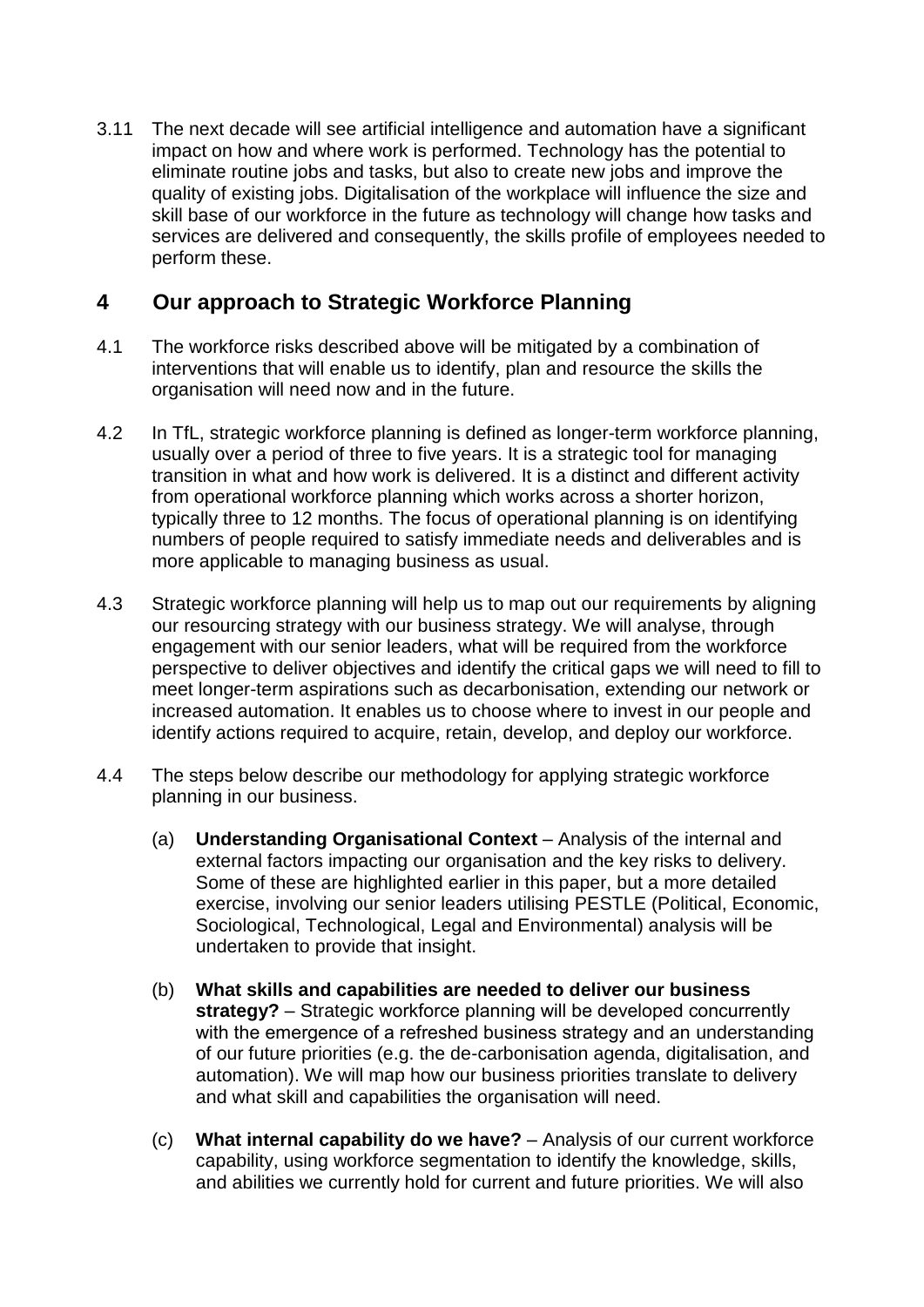look at the age and demographic profile of our current workforce. We will use outputs from performance and career conversations to map future capability.

- (d) **What does the external labour market look like?** What is the availability of the skills and capabilities we need in the external labour market? What are the characteristics of our likely pool of talent – demographics, skills profile, preference for permanent or agency employment. Analysis of who our main competitors for talent are and how our employment offer compares.
- (e) **What is the gap and how do we fill or mitigate the gap?** The above analysis allows us to map our workforce gap and will support informed decisions on 'build' or 'buy' strategies to meet future resourcing need. The data will help us determine what is required in terms of our people and organisation to deliver our business strategy. It will enable us to choose where to invest in our people and identify actions required to acquire, retain, develop, and deploy the workforce.
- 4.5 Given the current uncertainty surrounding our long-term funding position, we are limited to a degree in the extent of workforce planning activity that can be taken forward now. However, planning for our longer-term horizon will become clearer following the agreement of any new settlement with the Government after December 2021, therefore it is a priority for us put in the workforce planning infrastructure now that will enable us to support the development of the business strategy. We expect to be able to introduce an approach to longer-term workforce planning over the next 12 months.

## **5 Interventions we are taking now to mitigate workforce risk**

#### **Succession Planning and Identification of Critical Roles**

- 5.1 Our immediate response to mitigation of key skills is underpinned by the identification of critical roles and succession management. Getting the right people in the right place at the right time requires robust succession plans that are future focused, diverse, inclusive and transparent.
- 5.2 We define critical as those roles that are essential to us being able to provide a service, are safety critical/legally required, or have a role in setting business strategy. Following identification of these roles we will build succession plans beyond the current role holders to mitigate loss of knowledge and skills.
- 5.3 Ahead of a wider roll out of this scheme across the business, we have partnered with the leadership team in the Technology & Data (T&D) Directorate to establish a pilot scheme. T&D was chosen for the pilot as this area has a high number of vacancies and has recently experienced challenges in recruiting permanent staff for specialised skill sets. The Committee has previously highlighted the high rates and usage of non-permanent labour in this area.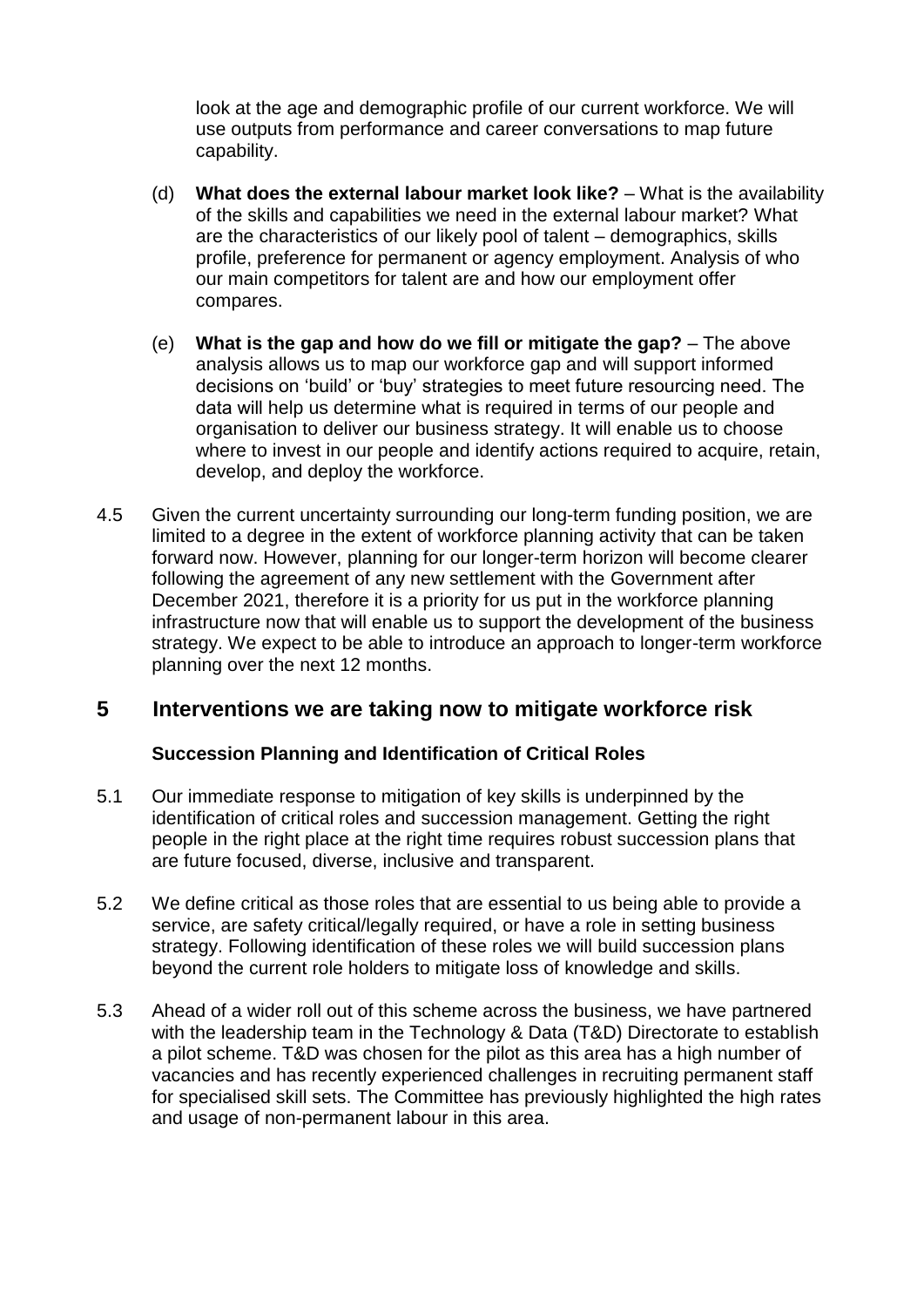5.4 A full summary of the pilot is included in Appendix 1 of this paper. The pilot has demonstrated the efficacy of our methodology for identifying critical roles. Work has begun with the roles identified in T&D to identify successors for the next twothree years based on outputs from career aspirations, readiness and development conversations. We will extend the use of critical role identification and succession planning across the business over the next 12 months, prioritising areas experiencing skill shortages or challenges in being able to recruit from the external market.

#### **Graduate and Apprentice Pipeline**

- 5.5 Our graduate and apprentice schemes are an important part of how we meet future resourcing requirements. Our schemes are well-established programmes that provide a diverse pipeline of people across TfL and carry a strong brand in the industry, as well as being highly regarded internally.
- 5.6 In areas with immediate skills shortages and critical skills, graduates and apprentices enable diverse talent pipelines to help fill these gaps as well as delivering skills needed for the future, two to six years out.
- 5.7 We welcomed 46 Graduates and 64 Level 4-6 Apprentices in September 2021. We are actively recruiting our next cohort of apprentices to start in January 2022 across London Underground, Engineering, T&D, Major Projects Directorate, City Planning, Surface and Rail for London Infrastructure.
- 5.8 Our senior leaders recognise the value of these schemes to their future resource plans. We have recently completed a demand planning exercise and saw a rise in demand for graduate resource from the business, partly in response to the challenges described in this paper, skills shortages, workforce demographics and an increased focus on succession planning.
- 5.9 We are actively establishing new apprentice schemes to meet future skills needs. We have recently introduced a new scheme in T&D, and we will align outputs from critical role identification and longer-term workforce planning to inform this approach. We are also looking at ways we can use the apprenticeship levy to develop current employees and diversify our skill base.

#### **Managing Talent**

5.10 In support of our new approach to managing talent, we have introduced a new readiness model which will be central to how we assess and develop our people. The readiness model assesses whether an employee is ready to stretch and grow their responsibilities in their current role, if they have more to do to strengthen their capability, or if they are ready to move into a different role. These conversations enable us to understand and support an individual's own development and progression, while at the same time, ensuring we have the right skills and capability to deliver our priorities.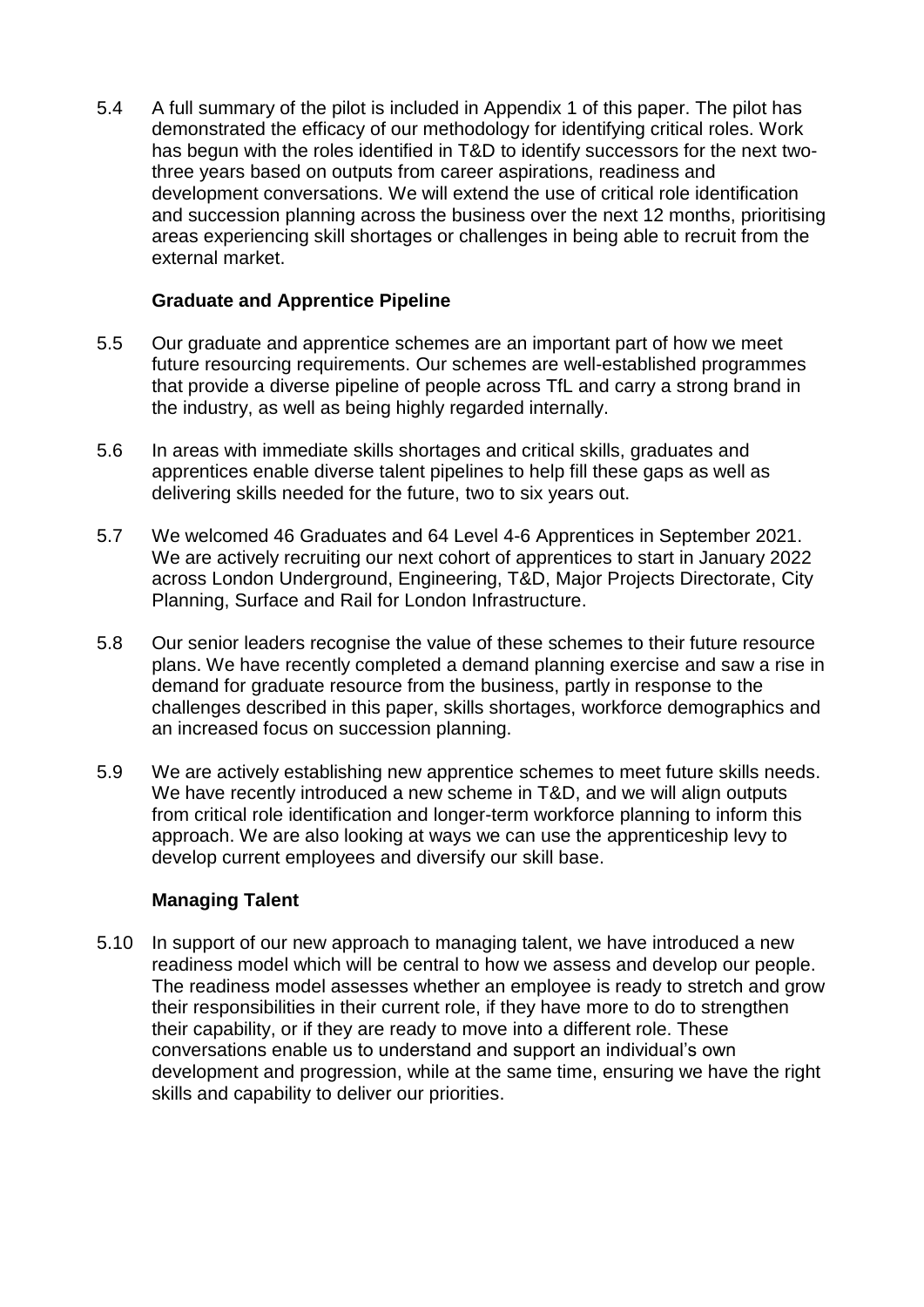- 5.11 The readiness model is providing a direct link between the outcomes of performance and development conversations with future resource plans. These conversations are now underway, using better technology for recording and analysis and are fostering an improved development culture. Over time, we will be able to use the outputs of these conversations to inform succession planning for critical roles and meeting future skill and resource needs.
- 5.12 The readiness model is currently used in development conversations and we expect to review outcomes at the end of the performance year in March 2022.

#### **Reward**

- 5.13 Our emerging Reward strategy will support other initiatives to identify and retain key skills.
- 5.14 We have long standing structural issues in our existing Reward model that we must overcome. Our current one-size-fits-all broadband pay structure can no longer keep up with the external market movement for key skills including IT Development and Engineering. This represents a risk to our ability to continue to attract and retain talent in these areas.
- 5.15 Since 2015, TfL has operated with annual pay budgets that have been significantly below market. This has greatly impacted how competitive TfL is in the employment market. Pay for roles at Bands 3 to 5 is now significantly lower than the external market medians. At a time when we need to be at our most competitive, we have fallen behind the market and can no longer rely on our benefits to cover shortfall in cash compensation. Should current restrictions on pay continue it will greatly limit our ability to respond effectively.
- 5.16 We have already begun to develop market led responses to Reward in areas where we are experiencing acute attraction and retention challenges. These include:
	- (a) the introduction of a market allowance scheme for critical roles within T&D; and
	- (b) an enhanced performance award scheme for roles within Commercial Development and our Procurement functions.
- 5.17 As we continue to evolve our Reward strategy, we will consider how we can adopt a more segmented approach to Reward. Diversification in the skills we employ especially around digitisation and increasing competition and scarcity of talent in key functions is driving pay differentials in the market. We need to focus on rewarding talent with skills critical to our future success and structure our pay and Reward offer accordingly, moving away from our existing model. The work on this is underway and how we address both attraction and retention challenges.

#### **List of appendices to this report:**

Appendix 1: Critical Roles and Succession Planning - Pilot in our Technology & Data **Directorate**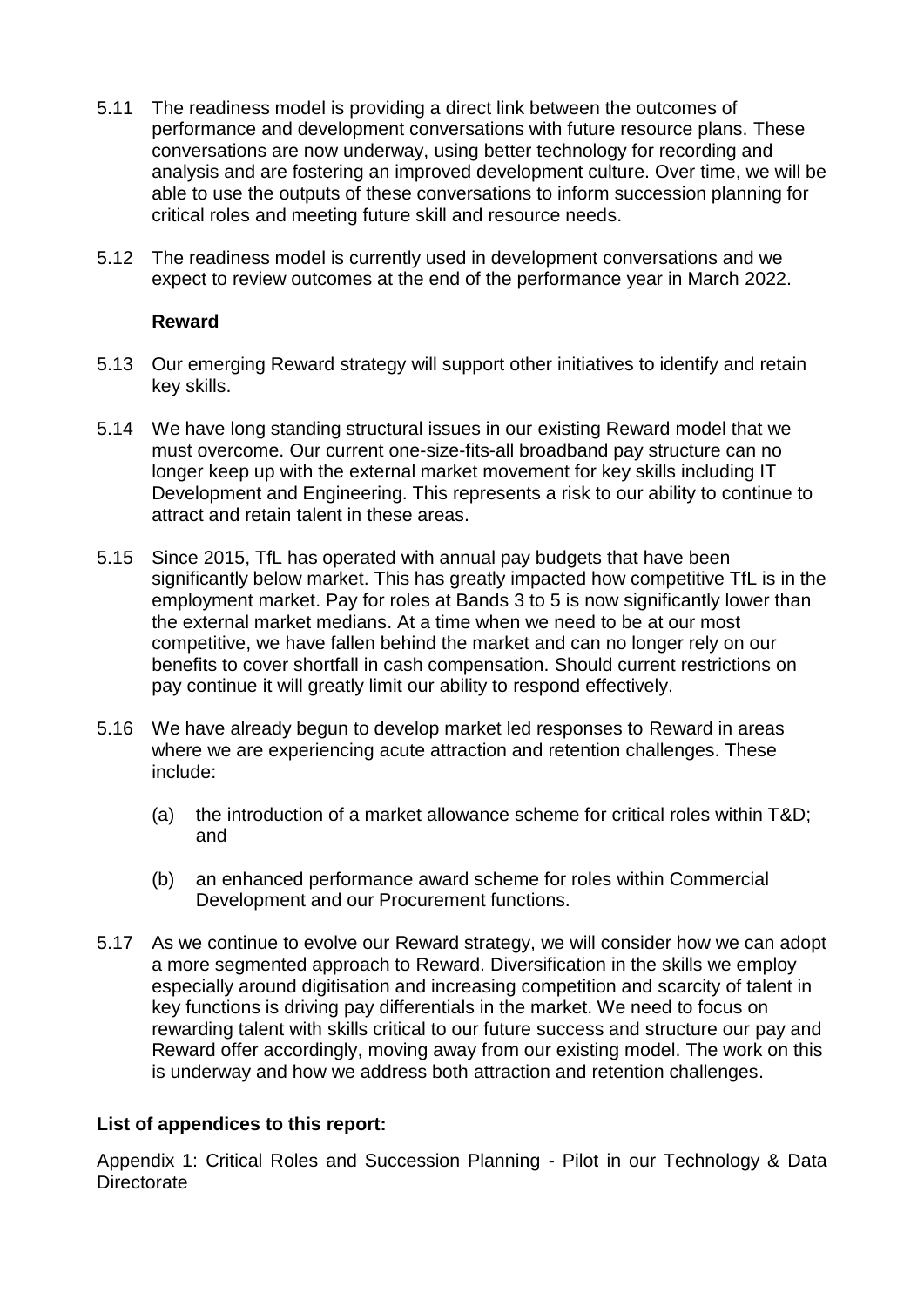# **List of Background Papers:**

None

| <b>Contact Officer:</b> | Tricia Wright, Chief People Officer |
|-------------------------|-------------------------------------|
| Email:                  | triciawright@tfl.gov.uk             |

Contact Officer Marcia Williams, Director of Diversity, Inclusion & Talent Email: [MarciaWilliams1@tfl.gov.uk](mailto:MarciaWilliams1@tfl.gov.uk)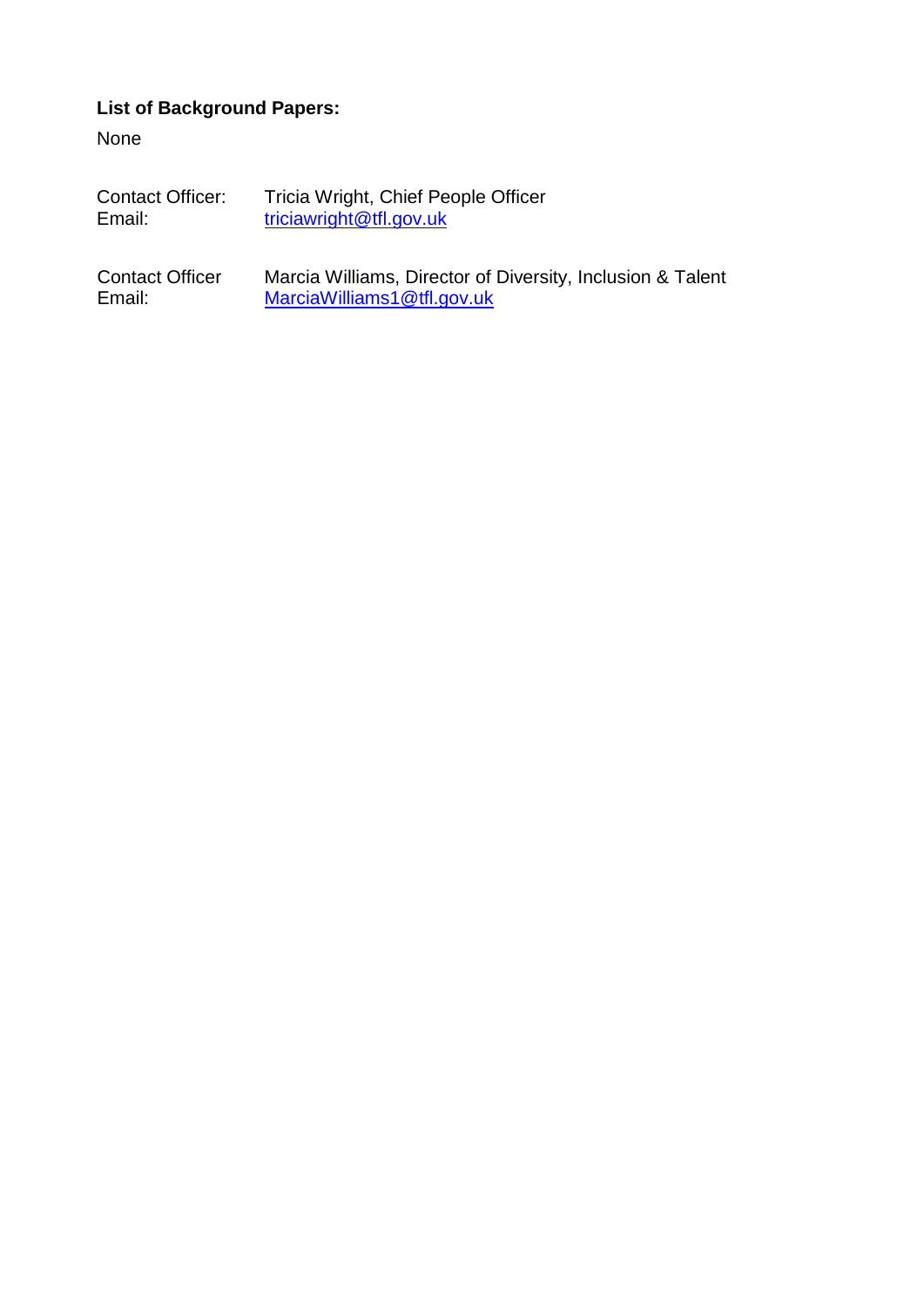# **Critical Roles and Succession Planning - Pilot in our Technology & Data Directorate**

We identified an opportunity to conduct a pilot in our Technology & Data (T&D) Directorate to:

- (a) test out the preferred methodology to identify critical roles and start to populate this using a newly developed app; and
- (b) test out communication and support for senior managers ahead of sharing the methodology with the rest of the business.

## **Overview**

T&D was selected as the optimal Directorate to run the pilot, given the current acute retention issues and use of non-permanent labour. The pilot was used to test out the preferred methodology to identify critical roles using a newly developed app ahead of sharing the methodology with the rest of the business.

The Director of Strategy and Chief Technology Officer identified three critical roles from his direct reports initially and we are now in a second T&D wide roll out phase to test the succession planning approach and embedded in the myJourney app, our technology solution for capturing performance and career development. The approach has worked in identifying successors for the next two to three years based on outputs from career aspirations, readiness, and development conversations, ensuring these are diverse and inclusive.

Other valuable learning from the pilot is to ensure discussion is had on five-year business strategy/ Financial Sustainability Plan/ Future Delivery Plans for the business area before identifying critical roles, to ensure managers are thinking about both roles that are critical now, and roles that will be critical in the future too. Alignment between critical role identification and Reward has been an important learning point.

We will use this learning to improve guidance and support and are ready to launch critical roles and succession planning business wide from January 2022.

# **Methodology for identifying critical roles**

Roles will be identified as critical if TfL and/or our network would not be able to operate without it, or it would cause reputational damage to the business if the role was not filled.

We asked T&D to score each role via a critical role tool using the below identifiers, keeping current and future business needs in mind.